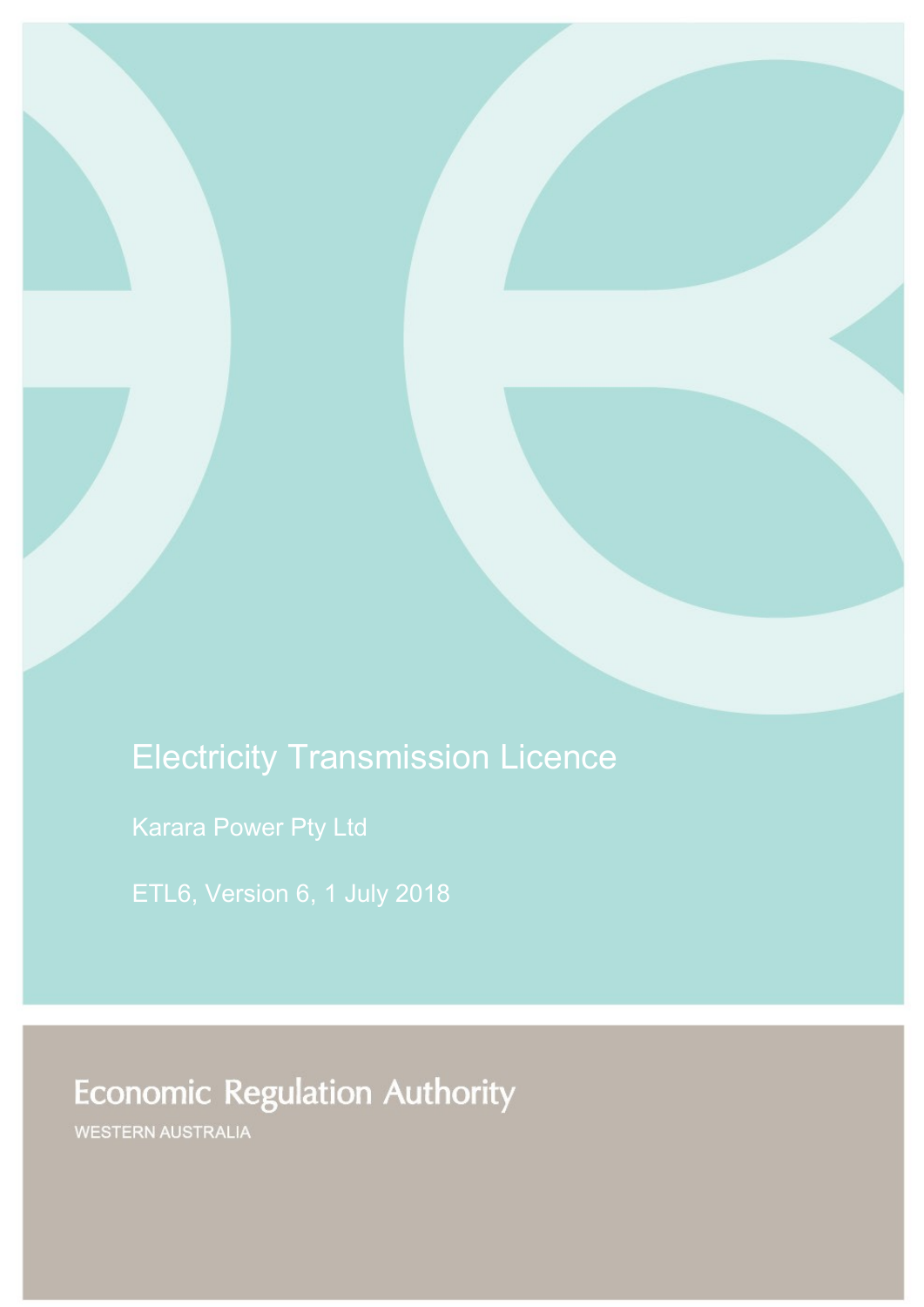### *ELECTRICITY INDUSTRY ACT 2004 (WA)*

| Licensee Name:            | Karara Power Pty Ltd                                    |
|---------------------------|---------------------------------------------------------|
|                           | ACN 137 632 001                                         |
| Licence Area:             | The area set out in the plan referred to in clause 2.5. |
| Licence Number:           | ETL <sub>6</sub>                                        |
| <b>Commencement Date:</b> | 27 October 2010                                         |
| <b>Version Number:</b>    | 6                                                       |
| <b>Version Date:</b>      | 1 July 2018                                             |
| <b>Expiry Date:</b>       | 26 October 2040                                         |

Signed by a delegate; member; or the Chair of the Economic Regulation Authority

1 July 2018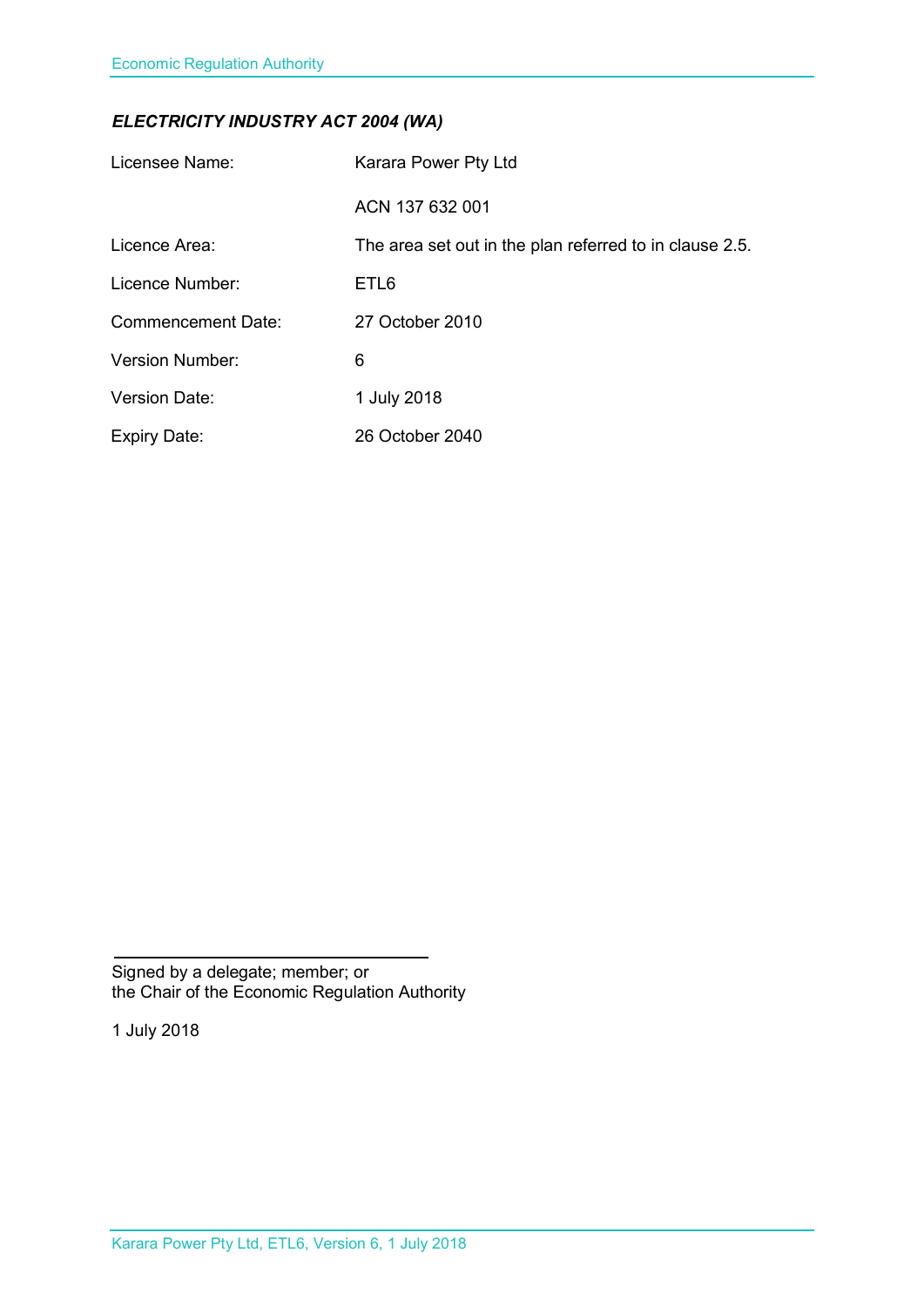## Index

| 1.           |     |                                                    |  |
|--------------|-----|----------------------------------------------------|--|
|              | 1.1 |                                                    |  |
|              | 1.2 |                                                    |  |
| 2.           |     |                                                    |  |
|              | 2.1 |                                                    |  |
|              | 2.2 |                                                    |  |
|              | 2.3 |                                                    |  |
|              | 2.4 |                                                    |  |
|              | 2.5 |                                                    |  |
| 3.           |     |                                                    |  |
|              | 3.1 |                                                    |  |
|              | 3.2 |                                                    |  |
|              | 3.3 |                                                    |  |
|              | 3.4 |                                                    |  |
|              | 3.5 |                                                    |  |
|              | 3.6 |                                                    |  |
|              | 3.7 |                                                    |  |
|              | 3.8 |                                                    |  |
|              | 3.9 |                                                    |  |
| $\mathbf{4}$ |     |                                                    |  |
|              | 4.1 |                                                    |  |
|              | 4.2 |                                                    |  |
|              | 4.3 |                                                    |  |
|              | 4.4 |                                                    |  |
|              | 4.5 |                                                    |  |
|              |     | 5. AUDITS AND PERFORMANCE REPORTING OBLIGATIONS 10 |  |
|              | 5.1 |                                                    |  |
|              | 5.2 |                                                    |  |
|              | 5.3 |                                                    |  |
|              |     |                                                    |  |
|              |     |                                                    |  |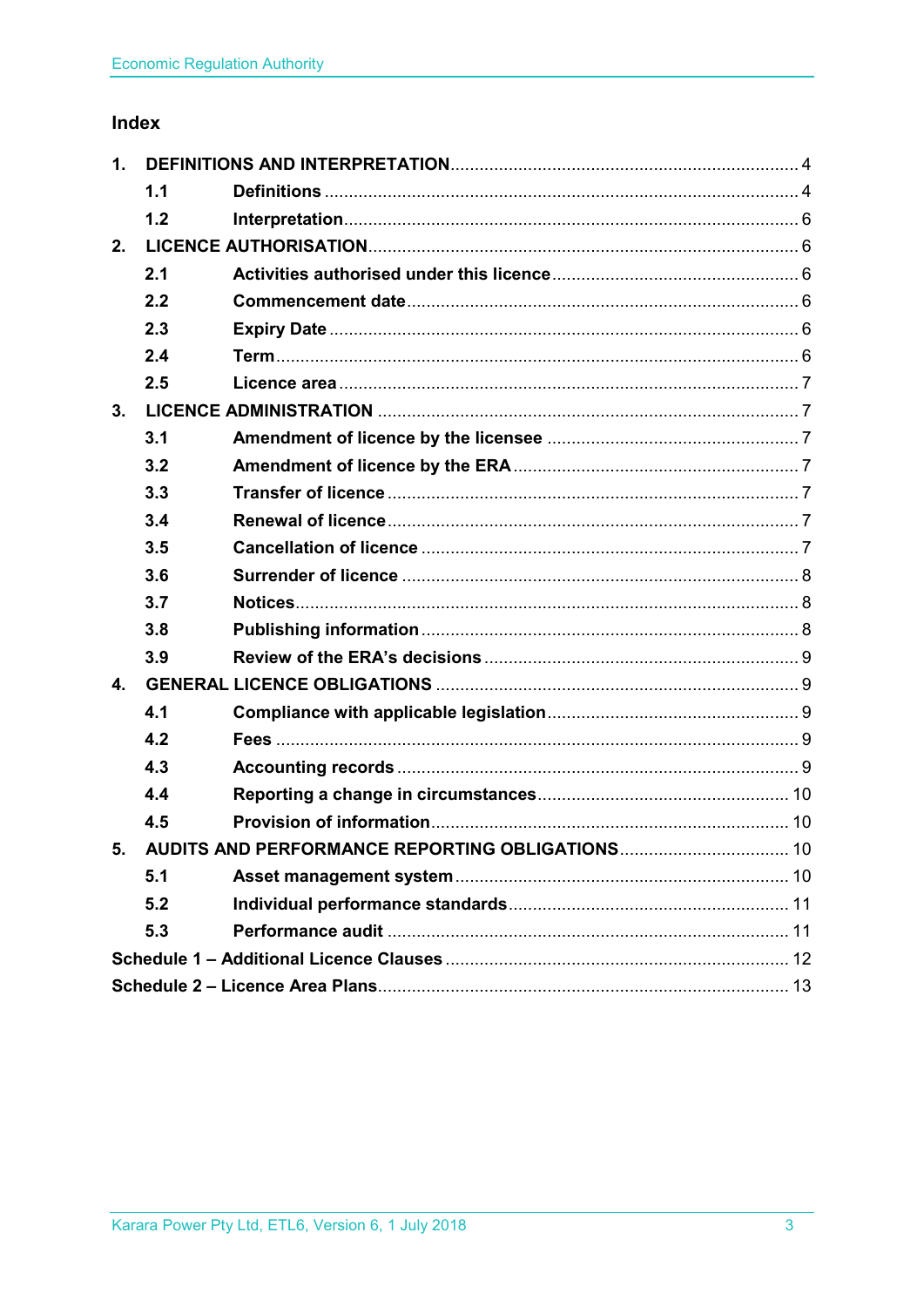#### <span id="page-3-0"></span>**1. DEFINITIONS AND INTERPRETATION**

#### <span id="page-3-1"></span>**1.1 Definitions**

1.1.1 In this *licence*, the following definitions apply unless the context otherwise requires:

*Act* means the *Electricity Industry Act 2004* (WA).

#### *applicable legislation* means:

- (a) the *Act*; and
- (b) the *Regulations* and the *Codes*.

*asset management system* means the measures that are to be taken by the *licensee* for the proper maintenance, expansion or reduction of the *licensee's assets*.

*business day* means a day which is not a Saturday, Sunday or a Public Holiday in Western Australia.

*Code* means:

- (a) Not Used
- (a) the *Electricity Industry (Customer Transfer) Code 2016*;
- (b) the *Electricity Industry (Metering) Code 2012*; and
- (c) the *Electricity Industry (Network Quality and Reliability of Supply) Code 2005*.

*commencement date* means the date the *licence* was first granted by the *ERA* being the date specified in clause 2.2.

*electricity* has the meaning given to that term in section 3 of the *Act*.

*electronic means* means:

- (a) the internet;
- (b) email, being:
	- (i) in relation to the *ERA*, the *ERA's* email address as notified to the *licensee*; and
	- (ii) in relation to the *licensee*, the email address specified in the licence application or other such email address as notified in writing to the *ERA*; or
	- (iii) any other similar means,

but does not include facsimile or telephone.

*ERA* means the Economic Regulation Authority.

*expiry date* means the date specified in clause 2.3*.*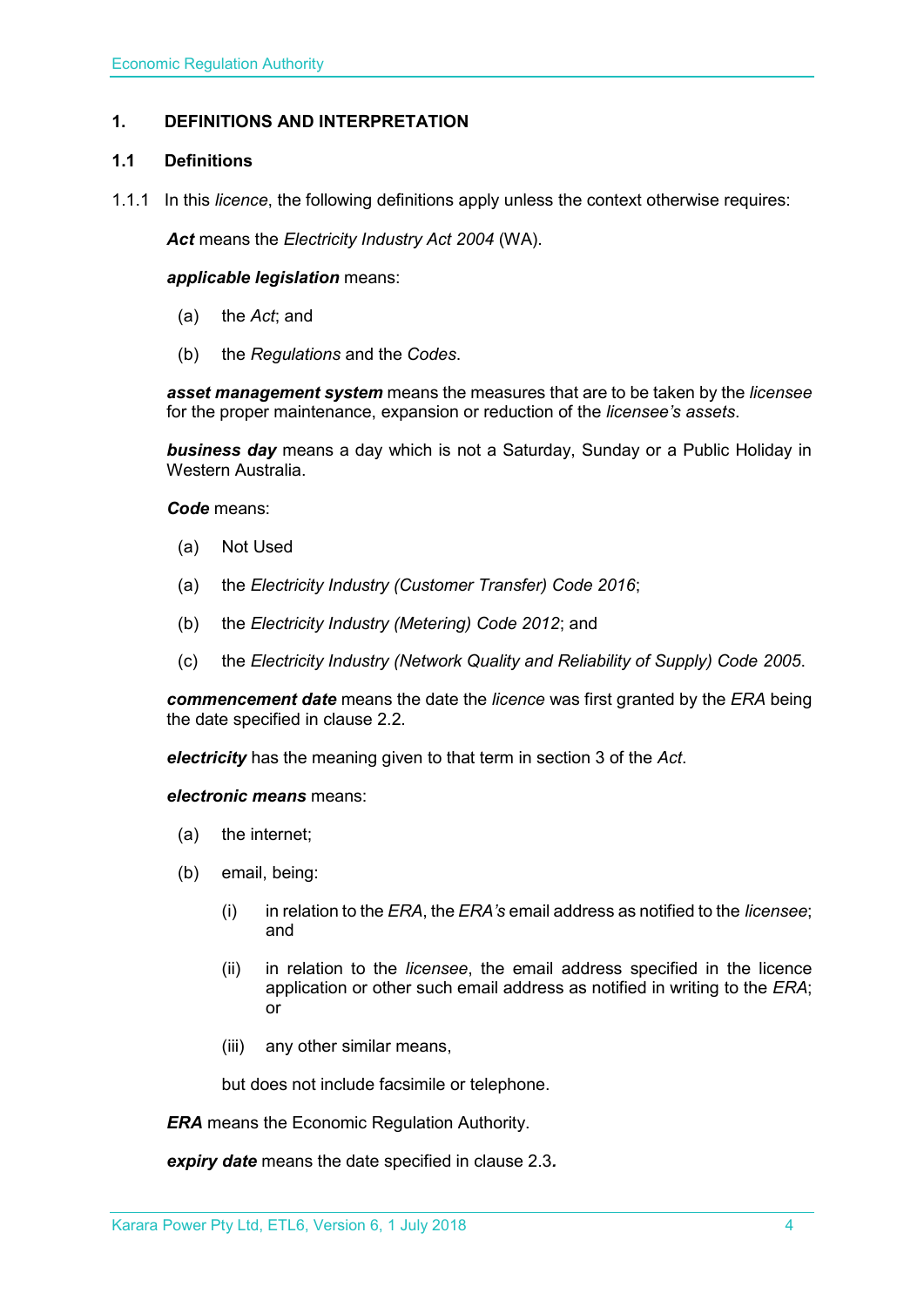*individual performance standards* mean any standards prescribed by the *ERA* for an individual *licensee* pursuant to clause 5.2 of the *licence*.

#### *licence* means:

- (a) this document (excluding the title page and the second page of this document);
- (b) any Schedules to this document; and
- (c) any individual *performance standards* approved by the *ERA* pursuant to clause 5.2.

*licence area* is the area stated in clause 2.5 of this *licence.*

*licensee* means Karara Power Pty Ltd, ACN 137 632 001.

*licensee's assets* means the *licensee*'s *distribution system*, *transmission system* or *generating works* (as the case may be).

*notice* means a written notice, agreement, consent, direction, representation, advice, statement or other communication required or given pursuant to, or in connection with, this *licence*.

*operate* has the meaning given to that term in section 3 of the *Act*.

*performance audit* means an audit of the effectiveness of measures taken by the *licensee* to meet the *performance criteria* in this *licence*.

#### *performance criteria* means:

- (a) the terms and conditions of the *licence*; and
- (b) any other relevant matter in connection with the *applicable legislation* that the *ERA* determines should form part of the *performance audit*.

**publish** in relation to a report or information means either:

- (a) posting the report or information on the *licensee's* website; or
- (b) sending the report or information to the *ERA* to be published on the *ERA's* website.

#### *Regulations* means:

- (a) *Economic Regulation Authority (Licensing Funding) Regulations 2014*;
- (b) Not Used
- (c) Not Used
- (d) *Electricity Industry (Licence Conditions) Regulations 2005*;
- (e) Not Used
- (f) Not Used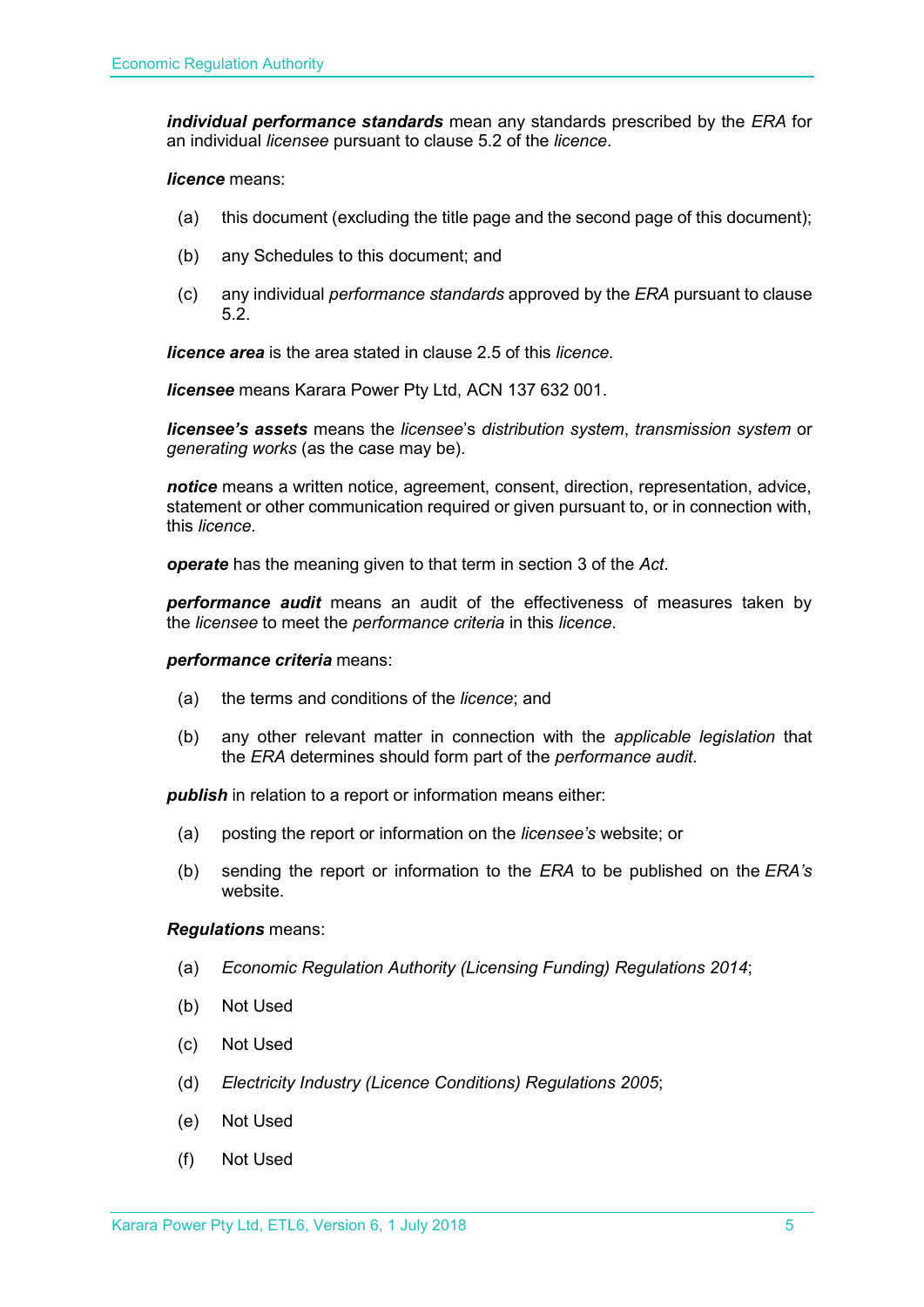*related body corporate* has the meaning given to that term in section 50 of the *Corporations Act 2001 (Cwth)*.

*reviewable decision* means a decision by the *ERA* pursuant to:

- (a) clause 3.8.3;
- (b) clause 5.1.5;
- (c) clause 5.1.7;
- (d) clause 5.2.2;
- (e) clause 5.3.2; or
- (f) clause 5.3.4,

of this *licence*.

**transmission system** has the meaning given to that term in section 3 of the *Act*.

*version date* means the date on which the *licence* was last amended pursuant to clause 3.1 or clause 3.2.

#### <span id="page-5-0"></span>**1.2 Interpretation**

1.2.1 A reference in this *licence* to any *applicable legislation* includes, unless the context otherwise requires, any statutory modification, amendment, replacement or re-enactment of that *applicable legislation***.**

#### <span id="page-5-1"></span>**2. LICENCE AUTHORISATION**

#### <span id="page-5-2"></span>**2.1 Activities authorised under this licence**

2.1.1 The *licensee* is granted a *licence* for the *licence area* to construct and *operate* a new *transmission system* or *operate* an existing *transmission system* in accordance with the terms and conditions of this *licence.* 

#### <span id="page-5-3"></span>**2.2 Commencement date**

2.2.1 27 October 2010

#### <span id="page-5-4"></span>**2.3 Expiry Date**

2.3.1 26 October 2040

#### <span id="page-5-5"></span>**2.4 Term [Section 15 of the Act]**

- 2.4.1 This *licence* commences on the *commencement date* and continues until the earlier of:
	- (a) the cancellation of the *licence* pursuant to clause 3.5 of this *licence*;
	- (b) the surrender of the *licence* pursuant to clause 3.6 of this *licence*; or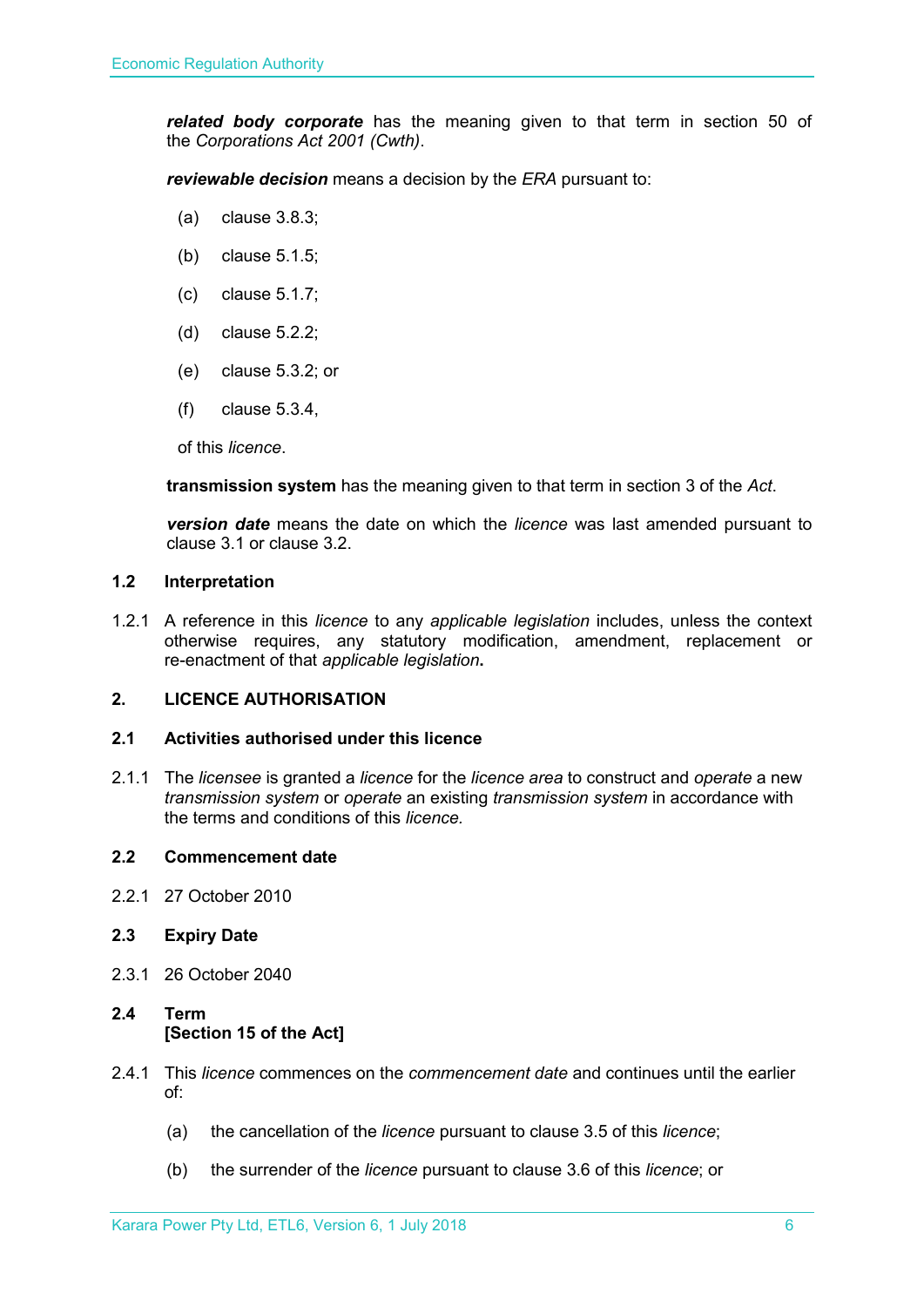(c) the *expiry date*.

#### <span id="page-6-0"></span>**2.5 Licence area**

2.5.1 The *licence area* is set out in plan(s):

ERA-EL-123(B)

2.5.2 The *licence area* plan(s) is provided in Schedule 2.

#### <span id="page-6-1"></span>**3. LICENCE ADMINISTRATION**

- <span id="page-6-2"></span>**3.1 Amendment of licence by the licensee [Section 21 of the Act]**
- 3.1.1 The *licensee* may apply to the *ERA* to amend the *licence* in accordance with the *Act.*

#### <span id="page-6-3"></span>**3.2 Amendment of licence by the ERA [Section 22 of the Act]**

- 3.2.1 Subject to any *applicable legislation*, the *ERA* may amend the *licence* at any time in accordance with this clause.
- 3.2.2 Before amending the *licence* under clause 3.2.1, the *ERA* must:
	- (a) provide the *licensee* with written *notice* of the proposed amendments under consideration by the *ERA*;
	- (b) allow 15 *business days* for the *licensee* to make submissions on the proposed amendments; and
	- (c) take into consideration those submissions.
- 3.2.3 This clause also applies to the substitution of the existing *licence*.
- 3.2.4 For avoidance of doubt, the *licensee* will not have to pay a fee for amendments under clause 3.2.1.

#### <span id="page-6-4"></span>**3.3 Transfer of licence [Section 18 of the Act]**

3.3.1 This licence may be transferred only in accordance with the Act.

#### <span id="page-6-5"></span>**3.4 Renewal of licence [Section 16 of the Act]**

3.4.1 This *licence* may be renewed only in accordance with the *Act*.

#### <span id="page-6-6"></span>**3.5 Cancellation of licence [Section 35 of the Act]**

3.5.1 This *licence* may be cancelled only in accordance with the *Act*.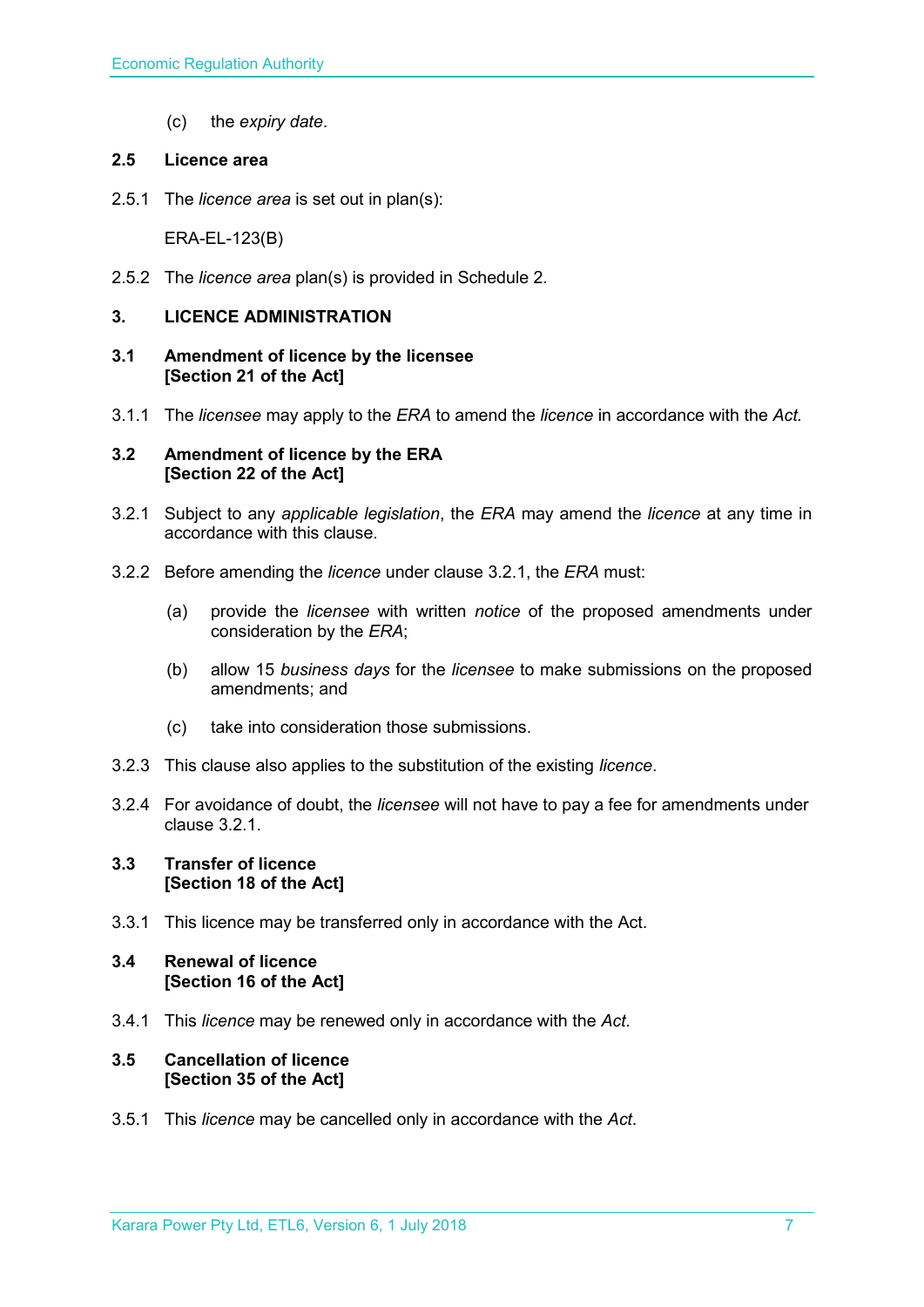#### <span id="page-7-0"></span>**3.6 Surrender of licence [Schedule 1 of the Act]**

- 3.6.1 The *licensee* may only surrender the *licence* pursuant to this clause 3.6.
- 3.6.2 If the *licensee* intends to surrender the *licence* the *licensee* must, by *notice* in writing to the *ERA*:
	- (a) set out the date that the *licensee* wishes the surrender of the *licence* to be effective; and
	- (b) set out the reasons why the *licensee* wishes to surrender the *licence*, including the reasons why it would not be contrary to the public interest for the surrender of the *licence* to be effective on the date set out in the *notice*.
- 3.6.3 Upon receipt of the *notice* from the *licensee* pursuant to clause 3.6.2, the *ERA* will publish the *notice*.
- 3.6.4 Notwithstanding clause 3.6.2, the surrender of the *licence* will only take effect on the later of the day that:
	- (a) the *ERA* publishes a notice of the surrender in the Western Australian Government Gazette, such date to be at the discretion of the *ERA*; and
	- (b) the *licensee* hands back the *licence* to the *ERA*.
- 3.6.5 The *licensee* will not be entitled to a refund of any fees by the *ERA*.

#### <span id="page-7-1"></span>**3.7 Notices**

- 3.7.1 Unless otherwise specified, all *notices* must be in writing.
- 3.7.2 A *notice* will be regarded as having been sent and received:
	- (a) when delivered in person to the addressee; or
	- (b) three *business days* after the date of posting if the *notice* is posted in Western Australia; or
	- (c) five *business days* after the date of posting if the *notice* is posted outside Western Australia; or
	- (d) if sent by facsimile when, according to the sender's transmission report, the *notice* has been successfully received by the addressee; or
	- (e) if sent by *electronic means* when, according to the sender's electronic record, the *notice* has been successfully sent to the addressee.

#### <span id="page-7-2"></span>**3.8 Publishing information**

3.8.1 The *ERA* may direct the *licensee* to *publish*, within a specified timeframe, any information it considers relevant in connection with the *licensee* or the performance by the *licensee* of its obligations under this *licence*.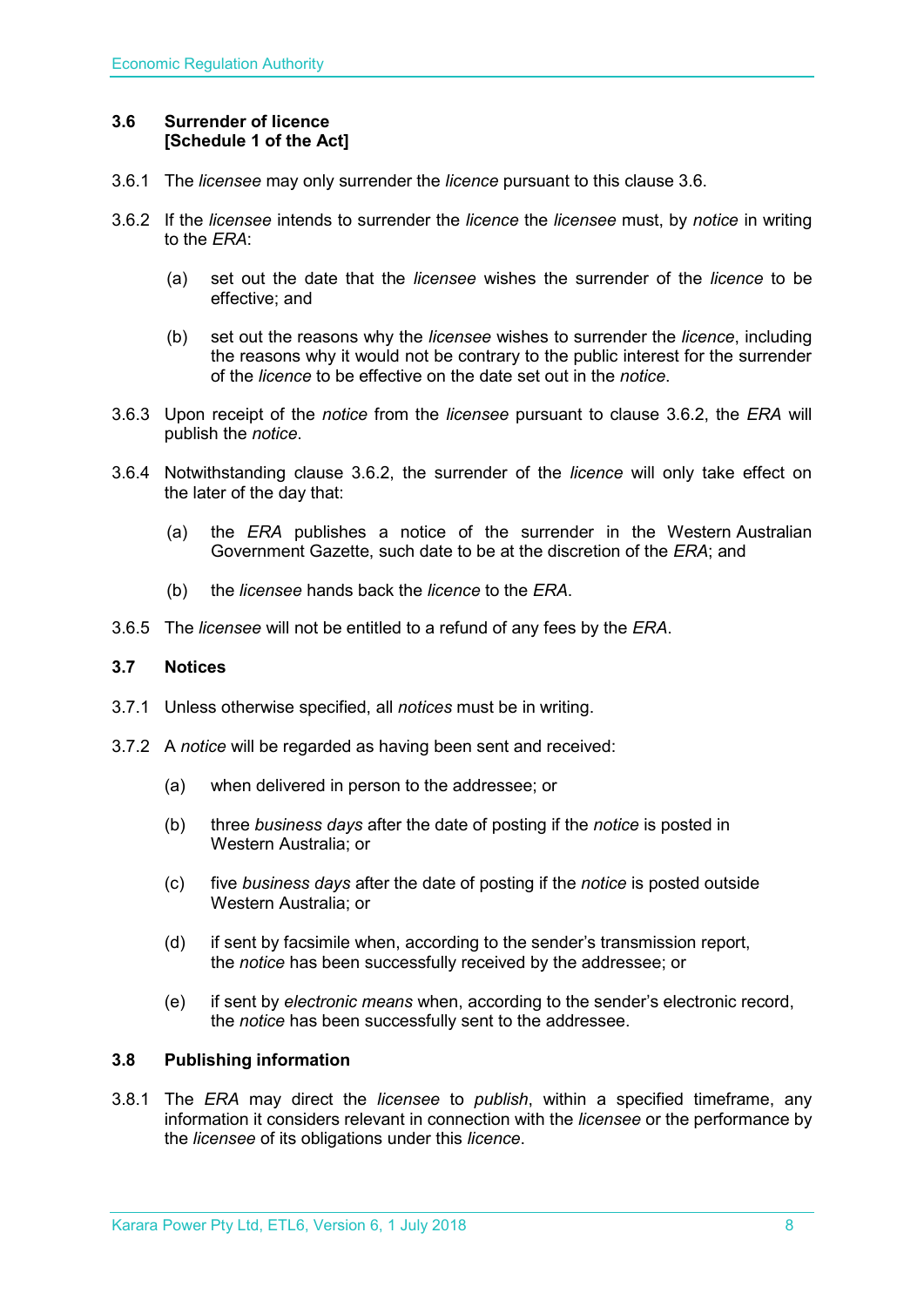- 3.8.2 Subject to clause 3.8.3, the *licensee* must *publish* the information referred to in clause 3.8.1.
- 3.8.3 If the *licensee* considers that the information is confidential it must:
	- (a) immediately notify the *ERA*; and
	- (b) seek a review of the *ERA's* decision in accordance with clause 3.9.
- 3.8.4 Once it has reviewed the decision, the *ERA* will direct the *licensee* in accordance with the review to:
	- (a) *publish* the information;
	- (b) *publish* the information with the confidential information removed or modified; or
	- (c) not *publish* the information.

#### <span id="page-8-0"></span>**3.9 Review of the ERA's decisions**

- 3.9.1 The *licensee* may seek a review of a *reviewable decision* by the *ERA* pursuant to this *licence* in accordance with the following procedure:
	- (a) the *licensee* shall make a submission on the subject of the *reviewable decision* within 10 *business days* (or other period as approved by the *ERA*) of the decision; and
	- (b) the *ERA* will consider the submission and provide the *licensee* with a written response within 20 *business days*.
- 3.9.2 For avoidance of doubt, this clause does not apply to a decision of the *ERA* pursuant to the *Act*, nor does it restrict the *licensee's* right to have a decision of the *ERA* reviewed in accordance with the *Act*.

#### <span id="page-8-1"></span>**4. GENERAL LICENCE OBLIGATIONS**

#### <span id="page-8-2"></span>**4.1 Compliance with applicable legislation**

4.1.1 Subject to any modifications or exemptions granted pursuant to the *Act*, the *licensee* must comply with any *applicable legislation*.

#### <span id="page-8-3"></span>**4.2 Fees**

4.2.1 The *licensee* must pay the applicable fees and charges in accordance with the *Regulations*.

#### <span id="page-8-4"></span>**4.3 Accounting records [Schedule 1 of the Act]**

4.3.1 The *licensee* and any *related body corporate* must maintain accounting records that comply with standards issued by the Australian Accounting Standards Board or equivalent International Accounting Standards.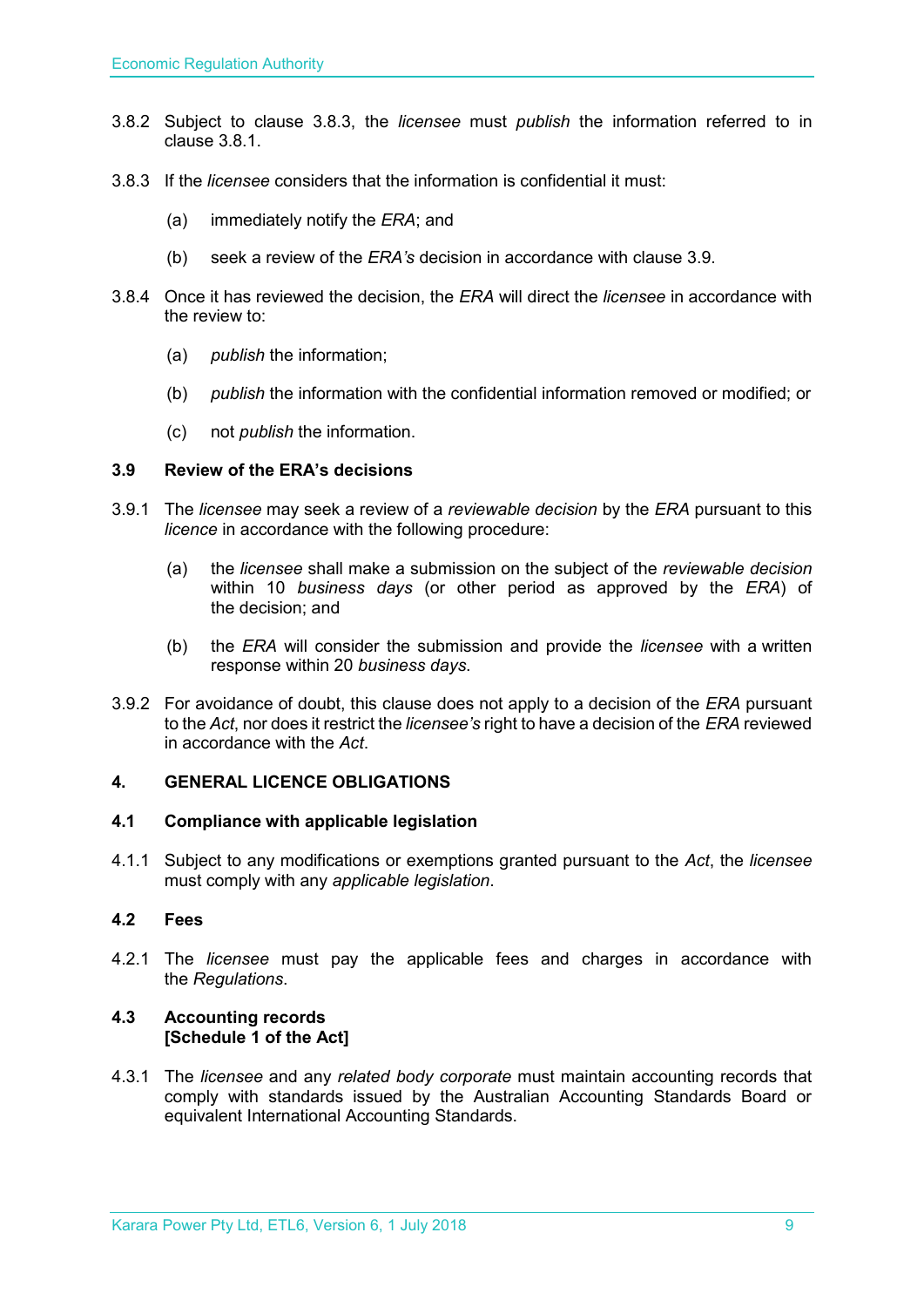#### <span id="page-9-0"></span>**4.4 Reporting a change in circumstances**

- 4.4.1 The *licensee* must report to the *ERA*:
	- (a) if the *licensee* is under external administration as defined by the *Corporations Act 2001 (Cwth)* within 2 *business days* of such external administration occurring; or
	- (b) if the *licensee*:
		- (i) experiences a change in the *licensee's* corporate, financial or technical circumstances upon which this *licence* was granted; and
		- (ii) the change may materially affect the *licensee's* ability to perform its obligations under this *licence*,

within 10 *business days* of the change occurring; or

- (c) if the:
	- (i) *licensee's* name;
	- (ii) *licensee's* ABN; or
	- (iii) *licensee's* address,

changes, within 10 *business days* of the change occurring.

#### <span id="page-9-1"></span>**4.5 Provision of information [Schedule 1 of the Act]**

4.5.1 The *licensee* must provide to the *ERA,* in the manner and form described by the *ERA,*  specified information on any matter relevant to the operation or enforcement of the *licence*, the operation of the licensing scheme provided for in Part 2 of the *Act*, or the performance of the *ERA's* functions under that Part.

#### <span id="page-9-2"></span>**5. AUDITS AND PERFORMANCE REPORTING OBLIGATIONS**

#### <span id="page-9-3"></span>**5.1 Asset management system [Section 14 of the Act]**

- 5.1.1 The *licensee* must provide for an *asset management system* in respect of the *licensee's assets*.
- 5.1.2 The *licensee* must notify the *ERA* of the details of the *asset management system* within five *business days* from the later of:
	- (a) the *commencement date*; and
	- (b) the completion of construction of the *licensee's assets*.
- 5.1.3 The *licensee* must notify the *ERA* of any substantial change to the *asset management system* within ten *business days* of such change.
- 5.1.4 The *licensee* must provide the *ERA* with a report by an independent expert, acceptable to the *ERA*, as to the effectiveness of the *asset management system* not less than once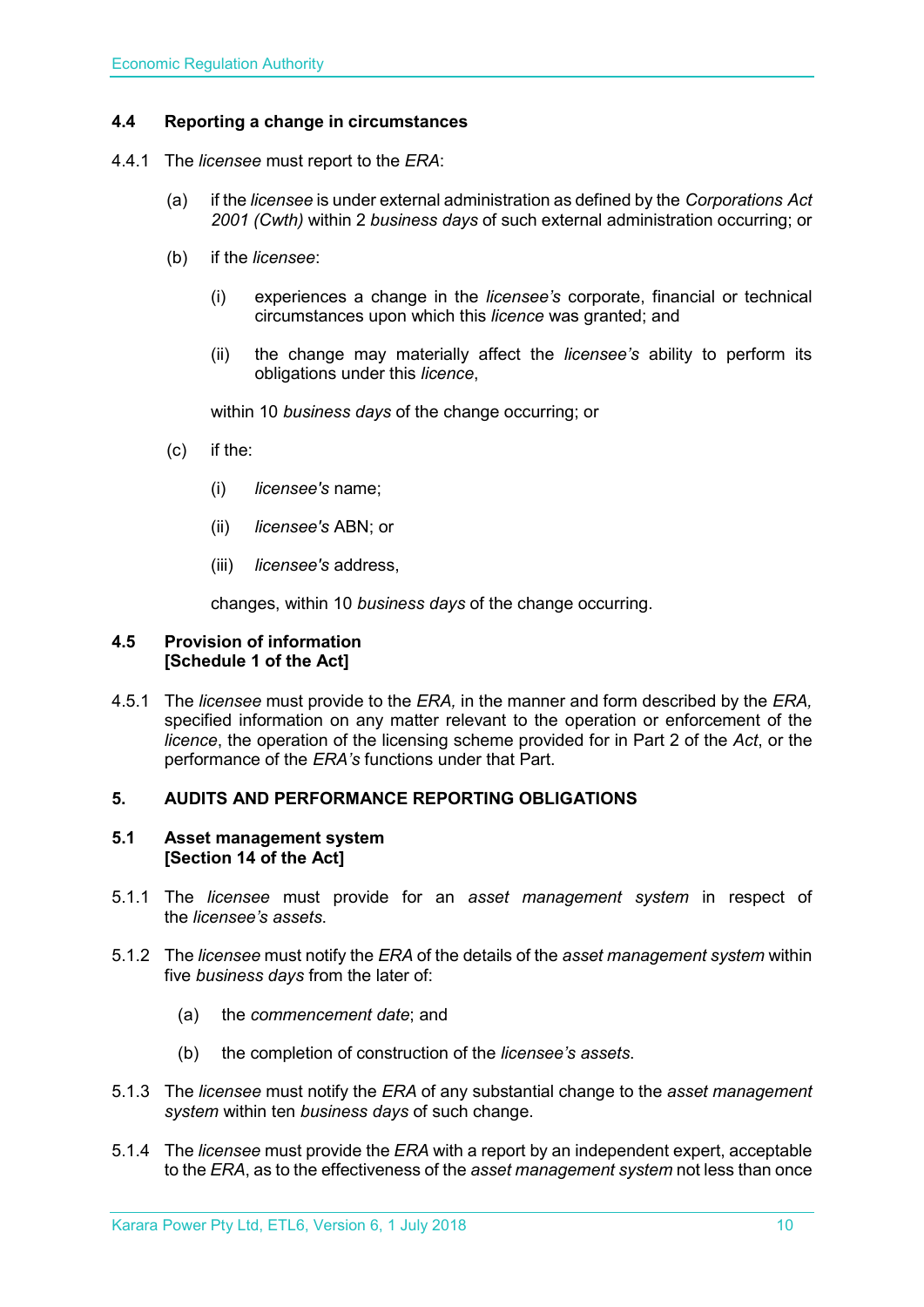in every period of 24 months calculated from the *commencement date (*or any longer period that the *ERA* allows by *notice* in writing).

- 5.1.5 The *licensee* must comply, and must require the *licensee's* expert to comply, with the *ERA's* standard audit guidelines.
- 5.1.6 The *licensee* may seek a review of any of the requirements of the *ERA*'s standard audit guidelines dealing with the *asset management system* in accordance with clause 3.9.
- 5.1.7 The review of the *asset management system* must be conducted by an independent expert approved by the *ERA*. If the *licensee* fails to nominate an independent expert within one month of the date that the review of the *asset management system* was due, or the independent expert nominated by the *licensee* is rejected on two successive occasions by the *ERA*, the *ERA* may choose an independent expert to conduct the review of the *asset management system*.

#### <span id="page-10-0"></span>**5.2 Individual performance standards**

- 5.2.1 Performance standards are contained in *applicable legislation*.
- 5.2.2 The *ERA* may prescribe *individual performance standards* applying to the *licensee* in respect of the *licensee's* obligations under this *licence* or the *applicable legislation*.
- 5.2.3 Before approving any *individual performance standards* under this clause, the *ERA* will:
	- (a) provide the *licensee* with a copy of the proposed *individual performance standards*;
	- (b) allow 15 *business days* for the *licensee* to make submissions on the proposed *individual performance standards*; and
	- (c) take into consideration those submissions.
- 5.2.4 Once approved by the *ERA*, the *individual performance standards* are included as additional *terms and conditions* to this *licence*.

#### <span id="page-10-1"></span>**5.3 Performance audit [Section 13 of the Act]**

- 5.3.1 The *licensee* must, unless otherwise notified in writing by the *ERA*, provide the *ERA* with a *performance audit* within 24 months after the *commencement date*, and every 24 months thereafter.
- 5.3.2 The *licensee* must comply, and must require the *licensee's* auditor to comply, with the *ERA's* standard audit guidelines.
- 5.3.3 The *licensee* may seek a review of any of the requirements of the *ERA*'s standard audit guidelines in accordance with clause 3.9.
- 5.3.4 The *performance audit* must be conducted by an independent auditor approved by the *ERA*. If the *licensee* fails to nominate an auditor within one month of the date that the *performance audit* was due, or the auditor nominated by the *licensee* is rejected on two successive occasions by the *ERA*, the *ERA* may choose an independent auditor to conduct the *performance audit*.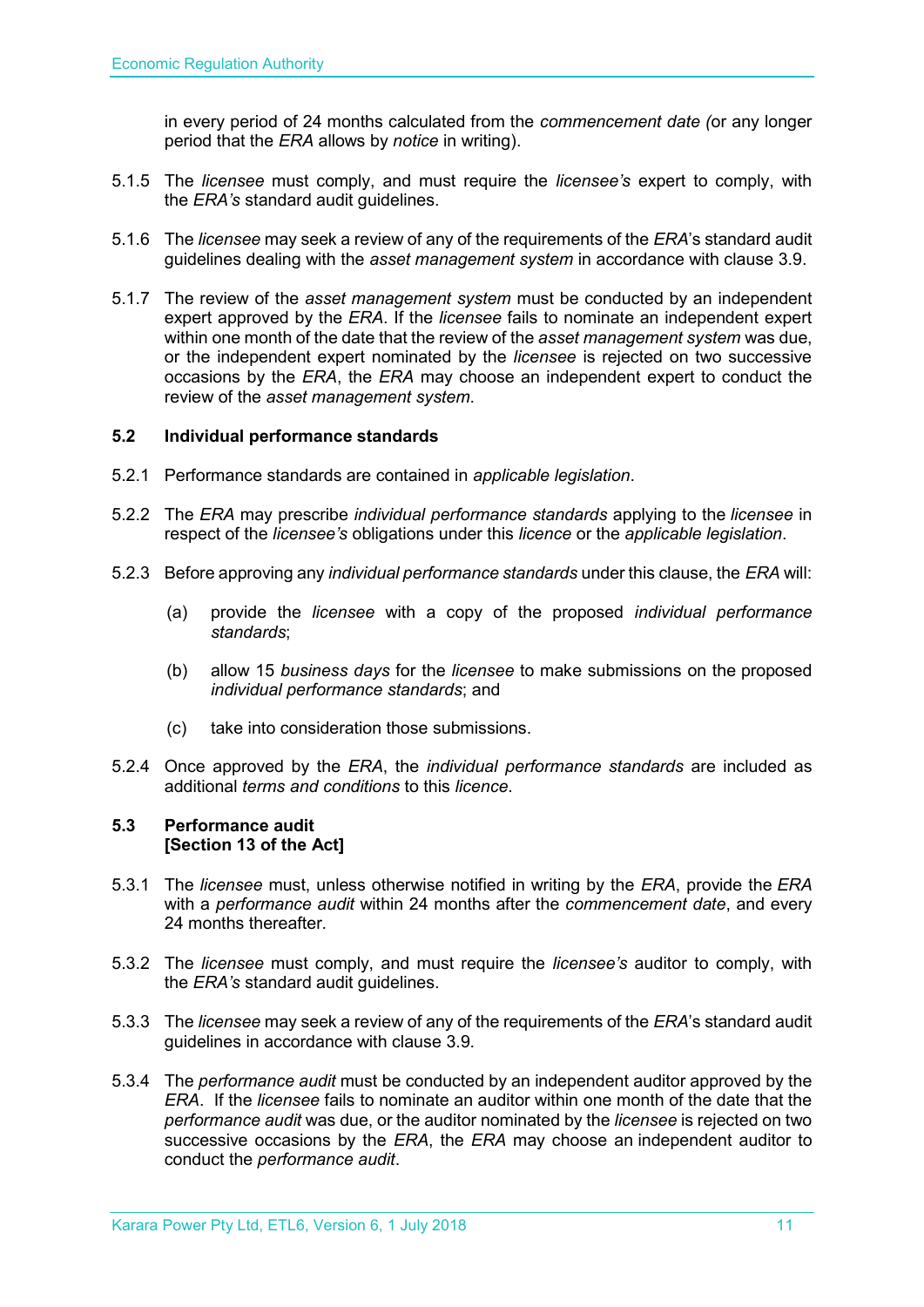## <span id="page-11-0"></span>**Schedule 1 – Additional Licence Clauses**

#### **1. Compliance with the Electricity (Customer Transfer) Code 2016**

- 1.1 Despite clause 4.1 of the *licence*, the *licensee* is not required to comply with the *Electricity Industry (Customer Transfer) Code 2016* as long as there is only one retailer selling *electricity* transported through the *transmission system* covered by this *licence*.
- 1.2 The *licensee* must notify the *ERA* within 10 *business days* of the *licensee* becoming aware that there is more than one retailer selling *electricity* transported through the *transmission system* covered by this *licence*.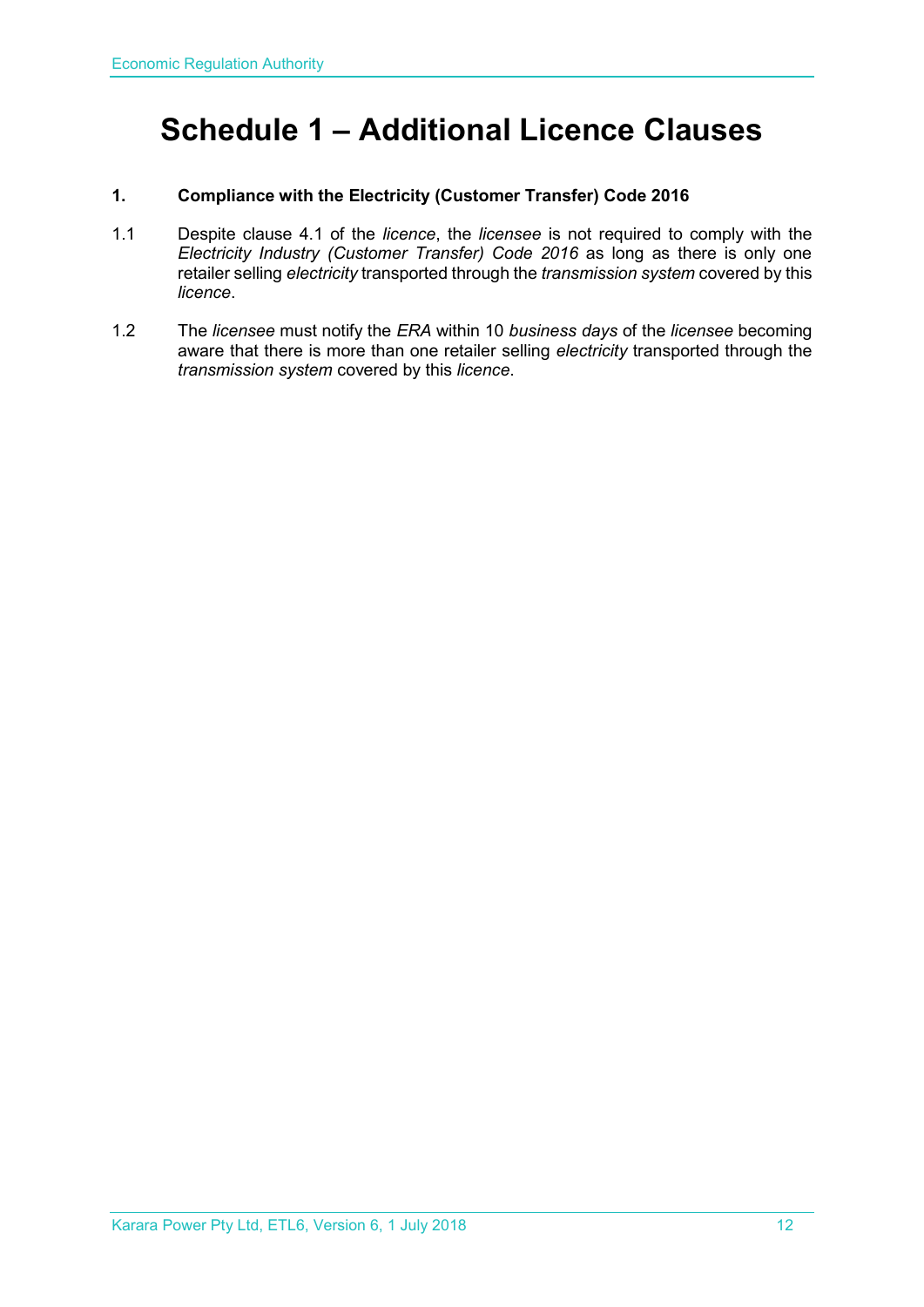## <span id="page-12-0"></span>**Schedule 2 – Licence Area Plans**